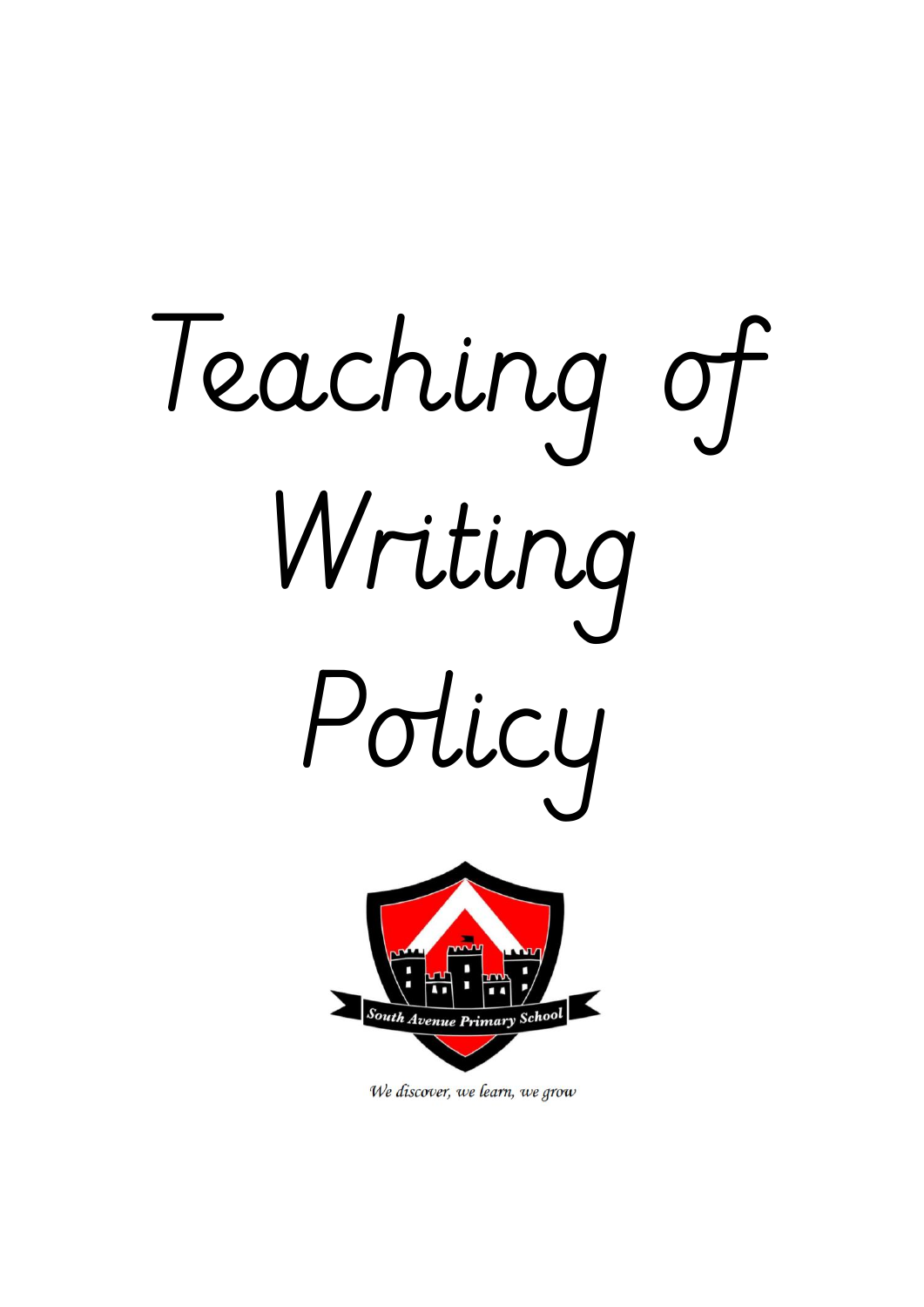### Intent:

At South Avenue Primary School, English and the teaching of English is the foundation of our curriculum. It is our intent to provide our children with a high-quality education in English that will teach them to speak, read and write fluently so that they can communicate their ideas and emotions to others effectively. Our goal is to inspire an appreciation of our rich and varied literary heritage and a habit of reading widely and often. We recognise the importance of nurturing a culture where children take pride in their writing, can write clearly and accurately and adapt their language and style for a range of contexts. We want children to be confident in the art of speaking and listening and use discussion to communicate and further their learning.

We recognise that each child has their own starting point upon entry to every year group and progress is measured in line with these starting points to ensure every child, inclusive of vulnerability, can celebrate success. Teachers plan and teach purposeful English lessons which focus on the particular needs of each child.

We intend for pupils to be able to plan, revise and evaluate their writing. To be able to do this effectively, pupils will focus on developing effective transcription and effective composition. They will also develop an awareness of the audience, purpose and context, and build an increasingly wide knowledge of vocabulary and grammar. We also intend for pupils to leave school being able to use fluent, legible and speedy handwriting.

English at South Avenue will not only be a daily discrete lesson, but is at the heart of the entire curriculum. It is embedded within all our lessons and we will strive for a high level of English for all through using high-quality texts, immersing children in vocabulary rich learning environments and ensuring that curriculum expectations and the progression of skills are met.

# Impact:

All children will enjoy writing across a range of genres, make links and apply their skills in cross-curricular topics. Children of all abilities will be able to succeed in all English lessons because work will be appropriately scaffolded. They will have developed a wide vocabulary that they are able to use within their writing and will have a good knowledge of how to adapt their writing based on the context and audience. Children will leave school being able to effectively apply the spelling rules and patterns they have been taught.

### Aims:

These are in line with the National Curriculum Programmes of Study for KS1 and KS2.

To develop children's' writing skills so that they can:-

- Express themselves clearly and precisely for enjoyment
- Demonstrate their understanding of how writing enables them to remember, communicate, organise and develop their ideas and information
- Write for an increasing range of purposes matching their language to the needs of the appropriate audiences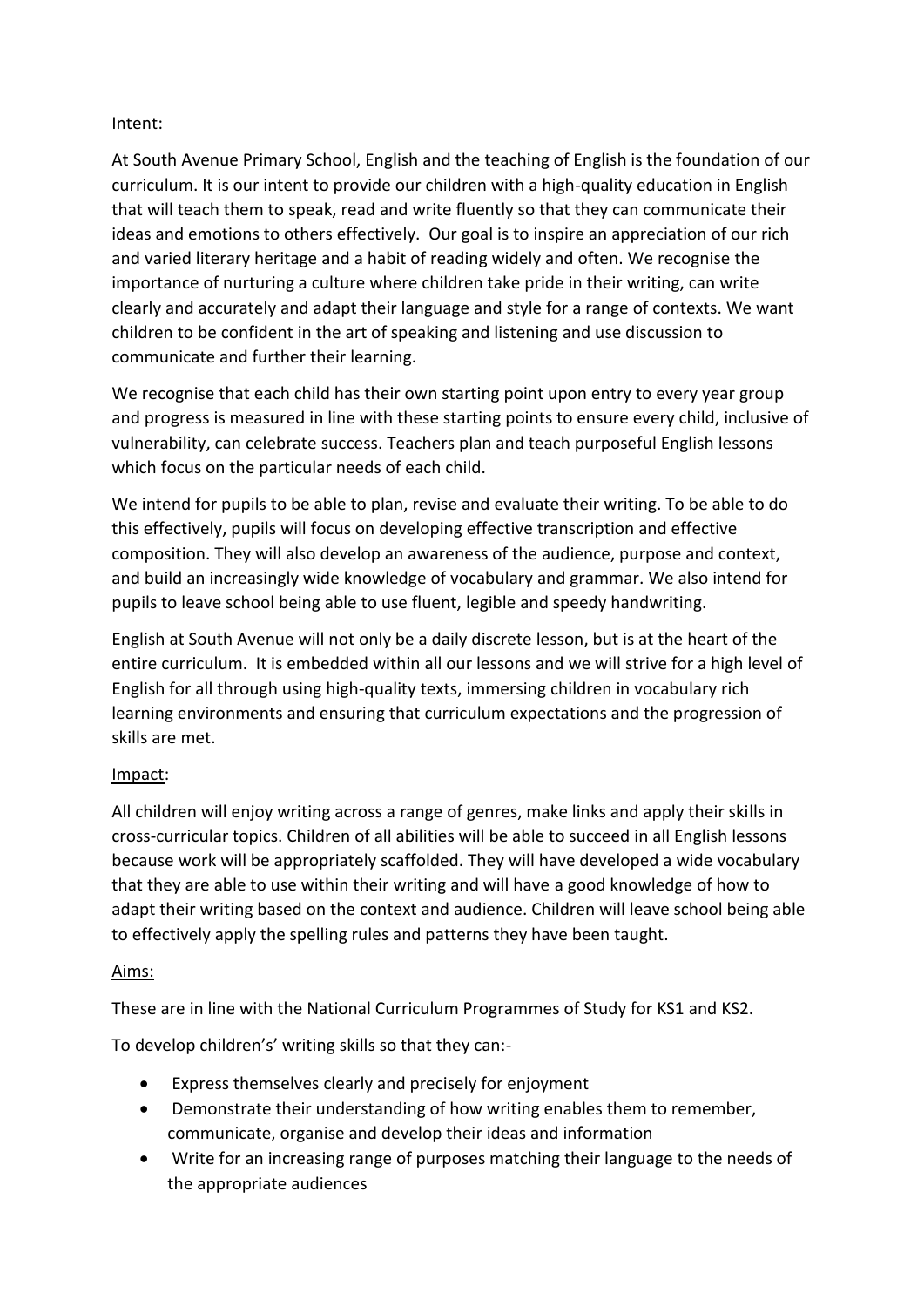- Understand the appropriate use and purpose of an increasing range of written forms
- Write neatly and with accurate spelling, punctuation and grammar.

Emergent writing From the Foundation Stage Children are encouraged to write in an emergent style where all their efforts are valued and encouraged. The classroom and outdoor environment is set up to provide a wide range of opportunities for writing and pupils are encouraged to write as part of their child-initiated play. These emerging skills are then built upon in adult directed sessions.

Shared Writing - Guided Writing have a place within every unit of work and are used throughout the school to model and develop children's writing skills. Teachers use these tools to teach specific skills and allow children to work towards their writing goals.

Extended Writing. Pupils are given regular opportunities for extended writing. Children then take part in an extended period of writing, based on a genre from their English unit of work or to practise features from a previously covered unit. Children are then given opportunities to self and peer assess their writing as well as improving their work with the teacher when they are in a focus group. Each piece of writing is marked against the features of the specific genre and focuses on the celebration of individual successes and areas for improvement.

WAGOLLs - What a good one looks like pieces of writing are put on the English working wall to show the children what a good one looks like! At the start of each unit these are from external sources or previous children's work. As the unit progresses, these are taken directly from the work that the children have been doing in class. Visualiser stops during writing, mini-plenaries are used so children's work can be put under the visualiser and celebrated. The excellent features are modelled, and children will identify where the success criteria has been used correctly.

### ASSESSMENT, RECORD KEEPING and TARGET SETTING

Writing Assessment – Children's writing is assessed formatively against the learning objectives and outcomes. Children also receive feedback verbally and in written form on their work. Internal and external writing moderation enable teachers to ensure their judgements are accurate.

### Writing:

At South Avenue, we aim to create an environment that will promote both reading and writing. In order to ensure that all pupils learn to be confident writers, we encourage children to write creatively whilst teaching key writing skills explicitly and systematically. Teachers plan sequences of lessons to build towards a longer writing outcome that is linked to reading, drama and other shorter writing tasks, broadly following the structure below: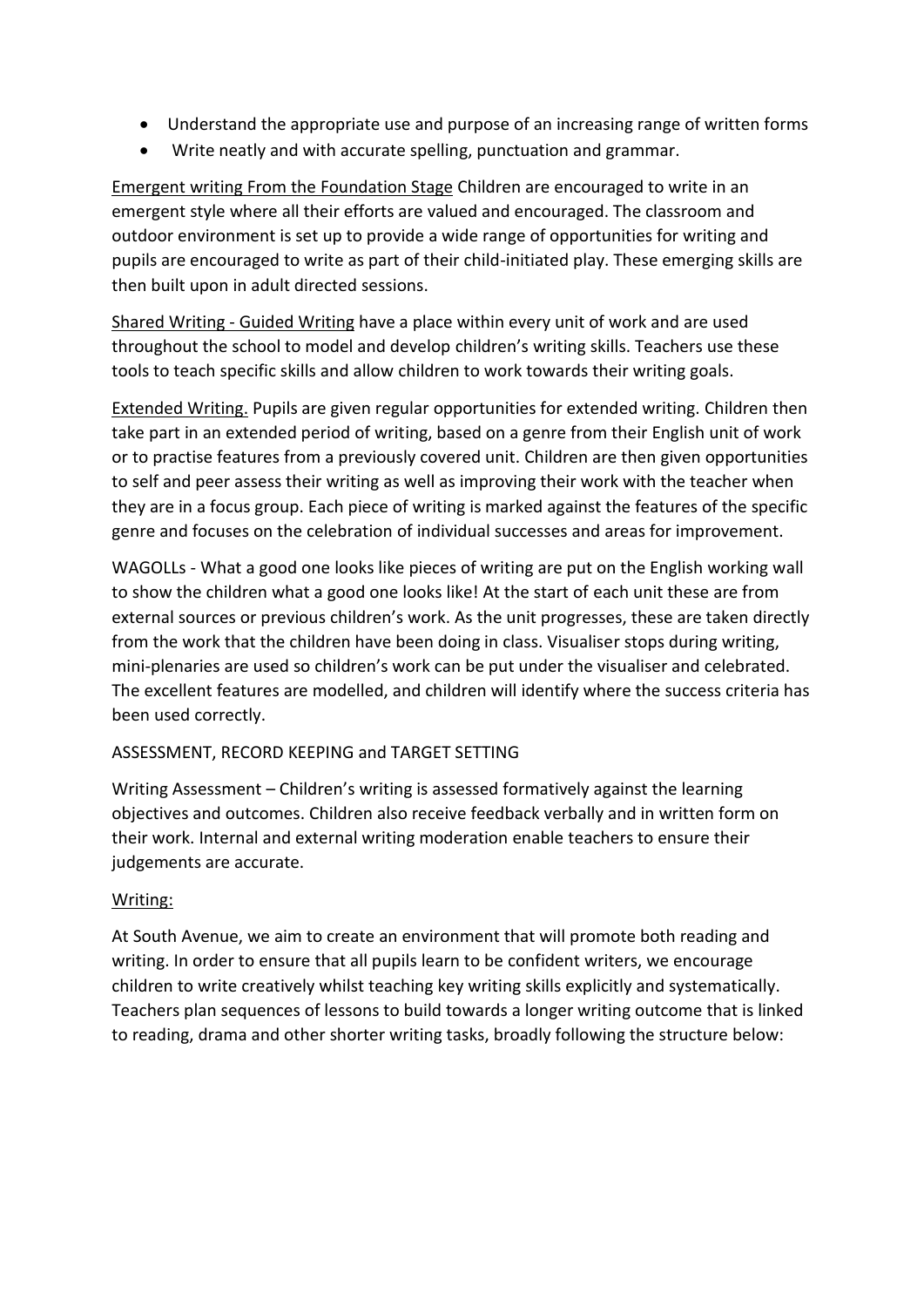

Wherever possible, writing is linked to the termly class topic and, therefore, the wider curriculum. There is a balance between fiction, non-fiction and poetry with an emphasis on whole texts rather than extracts and worksheets. Medium and long term plans are found on the staff shared drive under the 'English' area.

#### What does writing look like at South Avenue?

Across the school:

- A purpose and audience for each piece of writing is decided from the outset.
- Writing is displayed and celebrated all over the school.
- We provide stimulating first hand experiences, e.g. trips, storytellers and drama.
- Writing is taught as a carefully sequenced activity.
- Teachers provide regular helpful feedback through marking against Steps to Success
- Time is planned into lessons for children to respond to marking and feedback.
- Writing is, in the main, linked to class topics to promote engagement.
- We ensure progression in complexity of tasks and expectations year on year.

• We build stamina for writing by providing opportunities to write independently and for extended periods.

• Editing and reviewing form a large part of lesson time – with age-appropriate strategies for purple-pen response marking used across the school.

• Peer marking is encouraged as an additional way for children to respond to writing.

#### Planning:

Each year group covers a range of text types and this should show progression across the school, we support this through criteria documents. Weekly plans show a reading link (as well as a link to the topic), a writing skill focus, a SPaG focus and bring this together into an independent writing task. In planning, resources are clearly identified.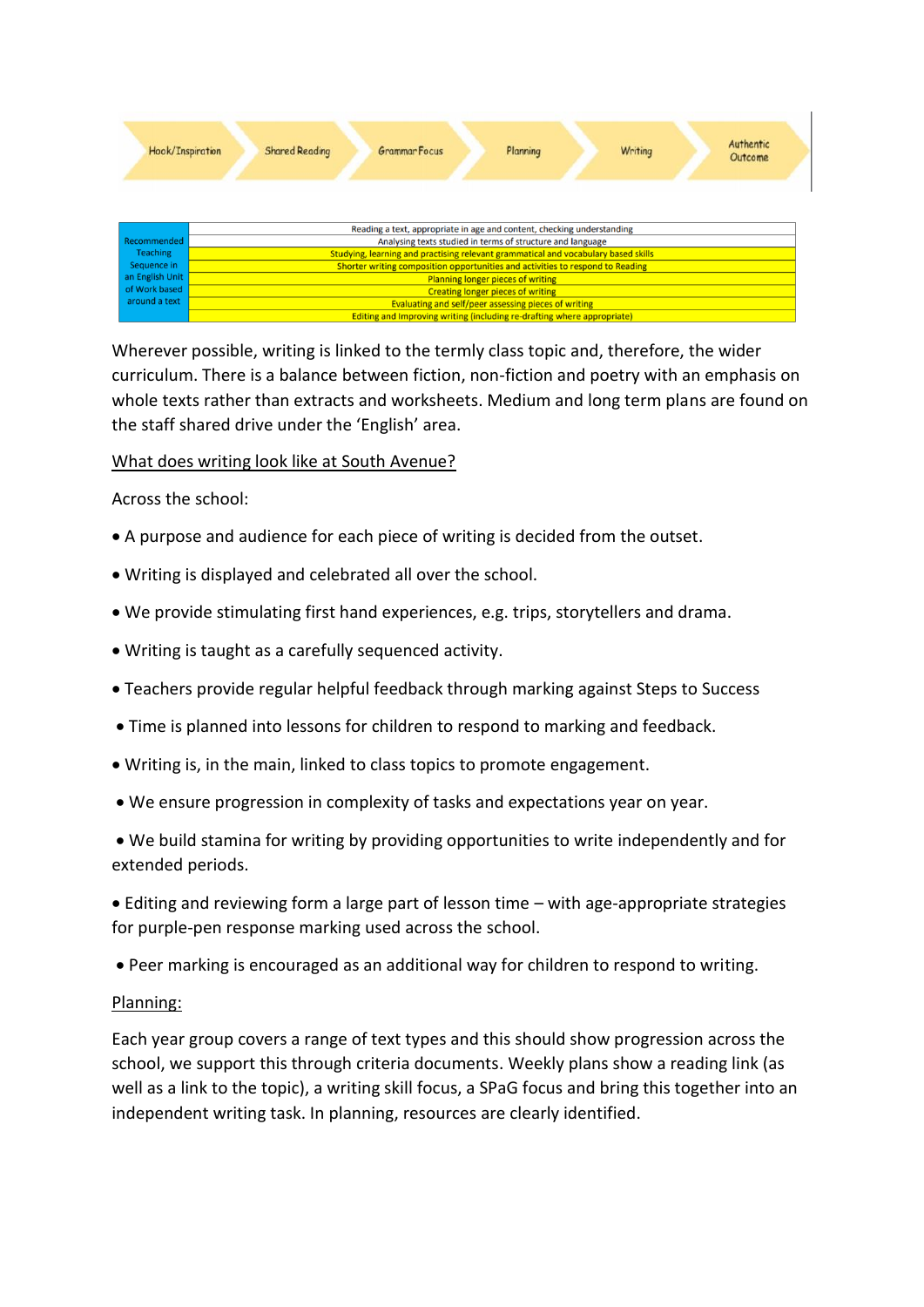# Time Allocation:

Writing is a key aspect of the curriculum and opportunities to practice writing skills are made throughout all subject and areas taught across the curriculum. Therefore time allocation will be flexible.

However as a basic minimum guide Years 1-2 are given 3.5 hours of focused learning and teaching in writing per week and Years 3-6 are given 5 hours per week.

# Resources:

Teachers refer back to high quality texts in their planning which are shared with children. This includes whole texts, excerpts and model writing. Within planning teachers use a variety of resources for stimulus: textbooks, pictures, videos, planning sheets, novels, nonfiction texts, text in a variety of genres, tapes, CDs and big books.

# Frequency and Range of Writing:

Children are exposed to a balance of non-fiction and fiction (personal, imaginative and functional) writing throughout the year and each term. Teachers use the 'Planning Guidance' document (appendix 1) to support them in selecting an appropriate writing genre and linking writing features and SPaG skills.

# Plans include:

- At the start of each week there is a BRIEF overview of the guided reading, phonics/handwriting/spelling and outcome.
- Learning Objective linked to NC and success criteria
- Dedicated response marking time (when needed)
- Overview of input and activity/activities children will complete
- Deployment/reference to TA (this is a focus for them not a limitation to prevent them working with other children as needs arise)
- Plenary these could be mini plenaries within lessons but are designed to assess children's understanding and next steps in line with the learning objective.
- In each week, there is evidence of immersion into a text genre and a relevant SPaG focus linked to a text genre in the 'Planning Guidance'.

# Shared planning:

Within in year group teams, planning may be collaborative with the expectation that each teacher will take into consideration their own class' needs and adapt plans where necessary.

# Marking and Feedback: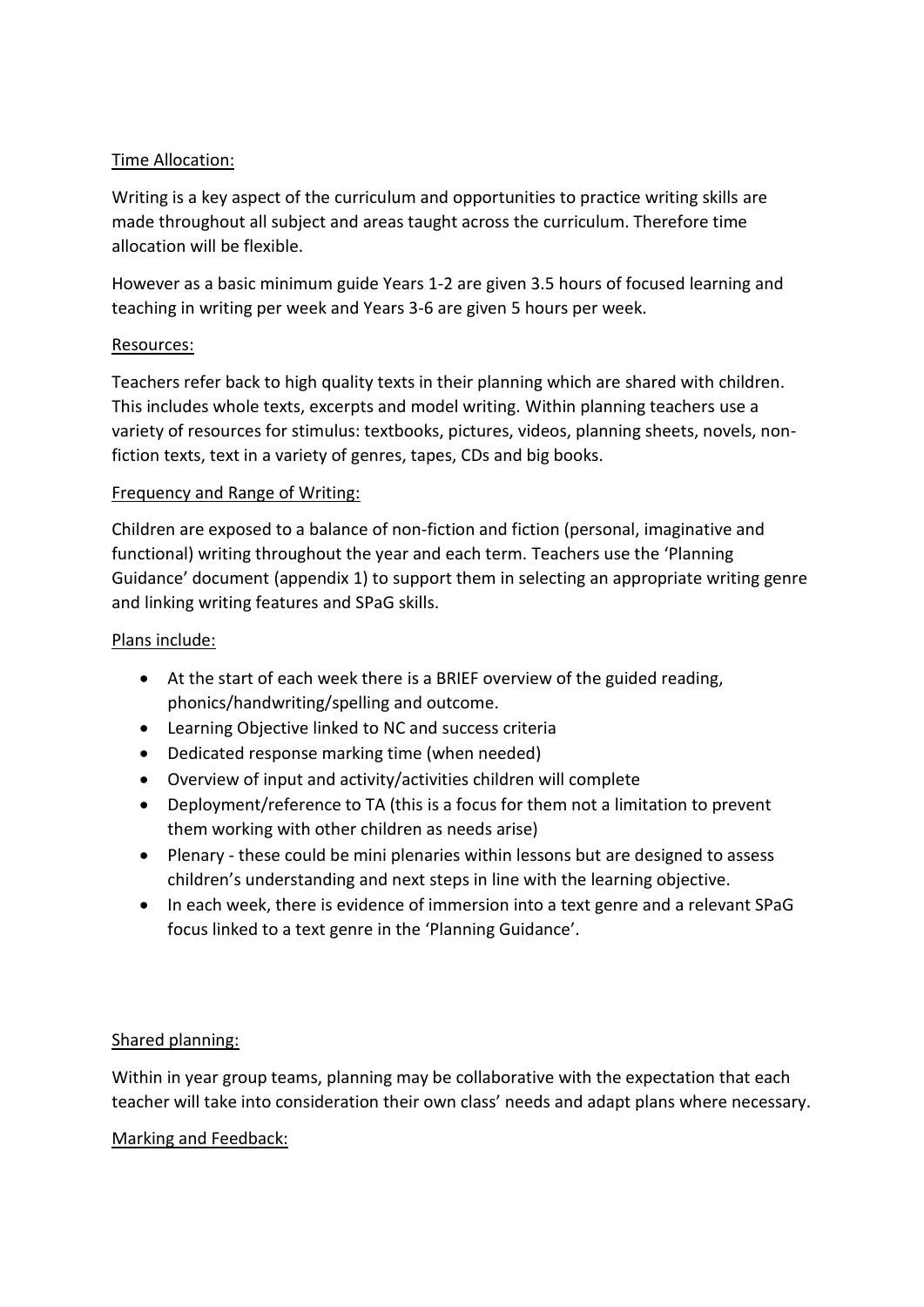It is important that we have a consistent approach to marking which enables our children to recognise their achievements and their next steps. It is also important that marking has a purpose and does not create unnecessary workload.

### Whole class feedback marking process:

- 1. Non-negotiables The teacher looks through the pupils' books for common misconceptions and errors in non-negotiables (see appendix 1). Making a note of individual students or collective issues on marking grid.
- 2. Work to praise and share Teachers underline in green examples of work which meet LO/criteria grid. On marking grid note any particular work to share.
- 3. Whilst looking through the books, teachers make notes on the key messages to feedback to pupils at the start of the next lesson using the marking grid.
- 4. Books are sorted into piles of children who have not grasped the concept taught, those who showed good understanding and those who did particularly well.
- 5. Next Steps the teacher records a common misconception for the class and make notes on how the class will respond to this at the start of the next lesson.
- 6. In the next lesson, 5- 10 minutes is spent reviewing the achievements and next steps from the whole class marking grid. This could include displaying work on a visualiser.

### Key for marking:

LO - if learning has been achieved, LO should be highlighted in green

S - written next to LO if child has received significant adult scaffolding.

sp - next to spelling error if it is a common misconception word/a word from this week's learning no more than 3. Correct three times. Children should be encouraged to look back on spellings to ensure these are not repeated in later pieces of work.

-underline in green where children have met the learning objective or items in a checklist.

- pink underlining can be used at a teacher's discretion for specific errors when needed e.g. in Yr2 omitted capital letters may require the word to be underlined in pink. Children are taught that PINK MEANS THINK and therefore rectify the error. In your response marking, teachers may refer to the pink underlining and say today this means you need to look for x error.

When children transition to Year 5 they will receive a purple 'Polishing Pen' to evidencing editing and improving.

Keep an 'Excellent Example' of each writing genre to form a book of models. This could be celebrated in a class wonderful writing book for example. The intention is that these can then form model texts as resources in future years.

### Assessment: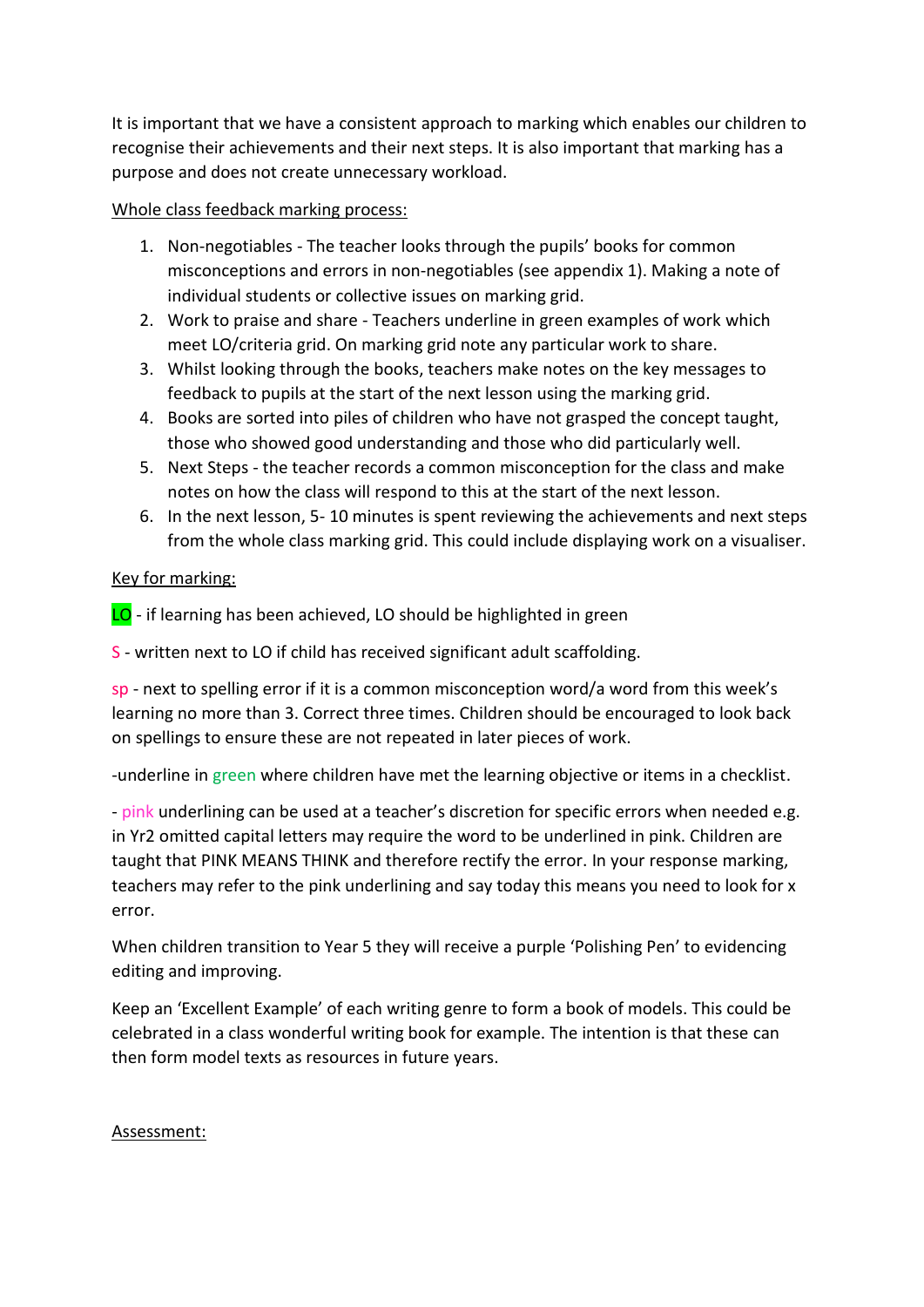To support teachers' assessment of writing teachers provide opportunities for internal and external moderation. All teachers use an assessment grid at the start of each English book (see appendix 1). This shows the genre of writing and the date evidence has been shown. Teachers can use this to inform future planning and recognise where children are meeting or exceeding the expected standard. Children must meet each statement a minimum of 3 times in order to show they are working at the expected standard unless the statement is for the greater depth standard.

Where children are key marginals and judgements are more difficult, the PiXL PLCs are used to support a more in depth judgement.

### Evidence of writing in the classroom:

All classrooms have a writing working wall which links to their topic and writing focuses. They also have their class non-negotiables clearly displayed within the classroom. Class nonnegotiables should be discussed, taught and agreed at the start of each year in reference to the non-negotiable cards (appendix 1) classes are free to adapt these following their class discussion so that children feel ownership over these.

# Spoken Language - Learning to talk and learning through talk:

At South Avenue, we believe that speaking and listening form the foundations of all learning in English. In formal and informal situations, we create and encourage opportunities for meaningful conversation, discussion and talk around learning. Questioning forms the basis of our teaching and we strongly encourage children to be inquisitive and to share their thoughts confidently in a supportive environment. Through oracy, children learn how other people make sense of the world, how language is used to reason, how emotions and identities are expressed, and how to work together to solve problems.

# What does oracy look like at South Avenue?

Across the school:

- Listening to and participating in stories, poems, rhymes and songs.
- Use of sentence-stems to scaffold oral responses in class.
- Questioning across the curriculum.
- Reciting and reading aloud.
- Drama activities to enliven and enrich children's learning.
- Re-telling and role-play.
- Opportunities for children to talk about and discuss their reading and writing.
- Debating.
- Collaborative work and reporting back following group work.
- Presenting in front of an audience.